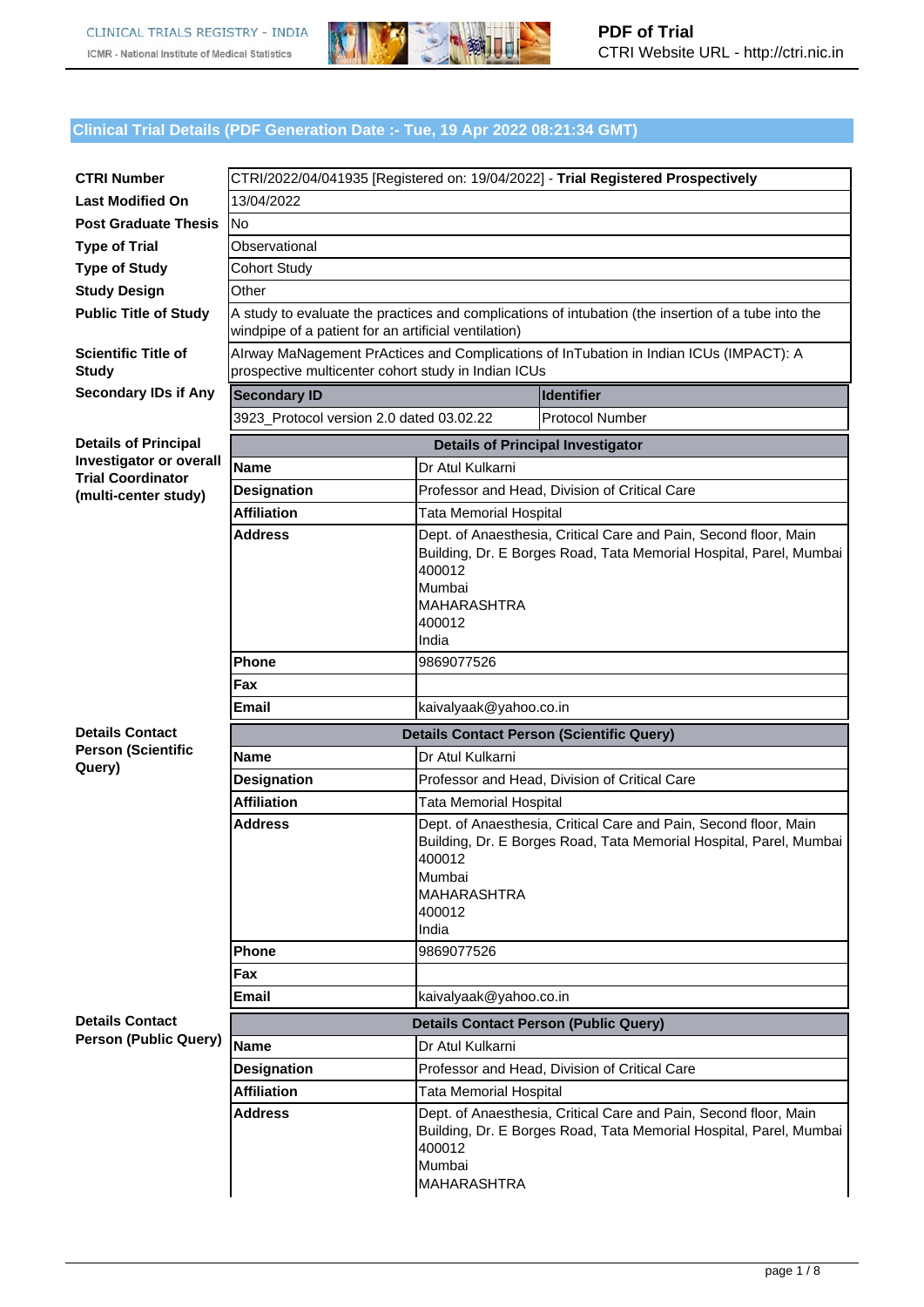

|                                              |                                                                                                                                                               |                        |             | 400012                                                                           |                                                                                                                                                                         |           |                                            |  |
|----------------------------------------------|---------------------------------------------------------------------------------------------------------------------------------------------------------------|------------------------|-------------|----------------------------------------------------------------------------------|-------------------------------------------------------------------------------------------------------------------------------------------------------------------------|-----------|--------------------------------------------|--|
|                                              |                                                                                                                                                               |                        | India       |                                                                                  |                                                                                                                                                                         |           |                                            |  |
|                                              | Phone                                                                                                                                                         |                        |             | 9869077526                                                                       |                                                                                                                                                                         |           |                                            |  |
|                                              | Fax                                                                                                                                                           |                        |             |                                                                                  |                                                                                                                                                                         |           |                                            |  |
|                                              | <b>Email</b>                                                                                                                                                  |                        |             | kaivalyaak@yahoo.co.in                                                           |                                                                                                                                                                         |           |                                            |  |
| <b>Source of Monetary or</b>                 | <b>Source of Monetary or Material Support</b>                                                                                                                 |                        |             |                                                                                  |                                                                                                                                                                         |           |                                            |  |
| <b>Material Support</b>                      | > Airway Management in Indian iCU Study (AMICUS) group, Tata Memorial Hospital, Dr. E Borges<br>Road, Parel, Mumbai 400012                                    |                        |             |                                                                                  |                                                                                                                                                                         |           |                                            |  |
| <b>Primary Sponsor</b>                       | <b>Primary Sponsor Details</b>                                                                                                                                |                        |             |                                                                                  |                                                                                                                                                                         |           |                                            |  |
|                                              | Name                                                                                                                                                          |                        |             | <b>Tata Memorial Hospital</b>                                                    |                                                                                                                                                                         |           |                                            |  |
|                                              | Address                                                                                                                                                       |                        |             | Dept of Anaesthesia, Critical care and Pain, Dr. E Borges Road,<br>Parel, Mumbai |                                                                                                                                                                         |           |                                            |  |
|                                              | <b>Type of Sponsor</b>                                                                                                                                        |                        |             | Research institution and hospital                                                |                                                                                                                                                                         |           |                                            |  |
| <b>Details of Secondary</b>                  | <b>Name</b><br><b>Address</b>                                                                                                                                 |                        |             |                                                                                  |                                                                                                                                                                         |           |                                            |  |
| <b>Sponsor</b>                               | <b>NIL</b>                                                                                                                                                    |                        |             | <b>NIL</b>                                                                       |                                                                                                                                                                         |           |                                            |  |
| <b>Countries of</b>                          | <b>List of Countries</b>                                                                                                                                      |                        |             |                                                                                  |                                                                                                                                                                         |           |                                            |  |
| <b>Recruitment</b>                           | India                                                                                                                                                         |                        |             |                                                                                  |                                                                                                                                                                         |           |                                            |  |
| <b>Sites of Study</b>                        | <b>Name of Principal</b><br>Investigator                                                                                                                      | <b>Name of Site</b>    |             |                                                                                  | <b>Site Address</b>                                                                                                                                                     |           | <b>Phone/Fax/Email</b>                     |  |
|                                              | Dr Atul Kulkarni                                                                                                                                              |                        |             | Tata Memorial Hospital                                                           | Department of<br>Anesthesia Critical care<br>and Pain Second floor,<br>Main Building, Tata<br>Memorial Centre Dr E<br>Borges Road Parel<br>Mumbai<br><b>MAHARASHTRA</b> |           | 9869077526<br>kaivalyaak@yahoo.co.i<br>n   |  |
| <b>Details of Ethics</b><br><b>Committee</b> | <b>Name of Committee</b>                                                                                                                                      | <b>Approval Status</b> |             |                                                                                  | <b>Date of Approval</b>                                                                                                                                                 |           | <b>Is Independent Ethics</b><br>Committee? |  |
|                                              | <b>Institutional Ethics</b><br>Committee I                                                                                                                    | Approved               |             |                                                                                  | 05/04/2022                                                                                                                                                              |           | No                                         |  |
| <b>Regulatory Clearance</b>                  | <b>Status</b>                                                                                                                                                 |                        |             |                                                                                  | <b>Date</b>                                                                                                                                                             |           |                                            |  |
| <b>Status from DCGI</b>                      | Not Applicable                                                                                                                                                |                        |             |                                                                                  | No Date Specified                                                                                                                                                       |           |                                            |  |
| <b>Health Condition /</b>                    | <b>Health Type</b>                                                                                                                                            |                        |             |                                                                                  | <b>Condition</b>                                                                                                                                                        |           |                                            |  |
| <b>Problems Studied</b>                      | Patients                                                                                                                                                      |                        |             |                                                                                  | <b>Other Procedures</b>                                                                                                                                                 |           |                                            |  |
| Intervention /                               | <b>Type</b>                                                                                                                                                   |                        | <b>Name</b> |                                                                                  | <b>Details</b>                                                                                                                                                          |           |                                            |  |
| <b>Comparator Agent</b>                      | Intervention                                                                                                                                                  |                        |             | Nil                                                                              | <b>NA</b>                                                                                                                                                               |           |                                            |  |
|                                              | Comparator Agent                                                                                                                                              |                        | Nil         |                                                                                  |                                                                                                                                                                         | <b>NA</b> |                                            |  |
| <b>Inclusion Criteria</b>                    | <b>Inclusion Criteria</b>                                                                                                                                     |                        |             |                                                                                  |                                                                                                                                                                         |           |                                            |  |
|                                              | 18.00 Year(s)<br><b>Age From</b>                                                                                                                              |                        |             |                                                                                  |                                                                                                                                                                         |           |                                            |  |
|                                              | 90.00 Year(s)<br>Age To                                                                                                                                       |                        |             |                                                                                  |                                                                                                                                                                         |           |                                            |  |
|                                              | Gender                                                                                                                                                        |                        | <b>Both</b> |                                                                                  |                                                                                                                                                                         |           |                                            |  |
|                                              | <b>Details</b><br>1. All consecutive adult critically ill patients (age > 18 years) requiring<br>endotracheal intubation, unless they meet exclusion criteria |                        |             |                                                                                  |                                                                                                                                                                         |           |                                            |  |
| <b>Exclusion Criteria</b>                    | <b>Exclusion Criteria</b>                                                                                                                                     |                        |             |                                                                                  |                                                                                                                                                                         |           |                                            |  |
|                                              | <b>Details</b>                                                                                                                                                |                        |             | 1. Pregnant patients                                                             | 2. Patients intubated for resuscitation due to cardiac arrest<br>3. Patients with known difficult airway<br>(ventilation/laryngoscopy/intubation)                       |           |                                            |  |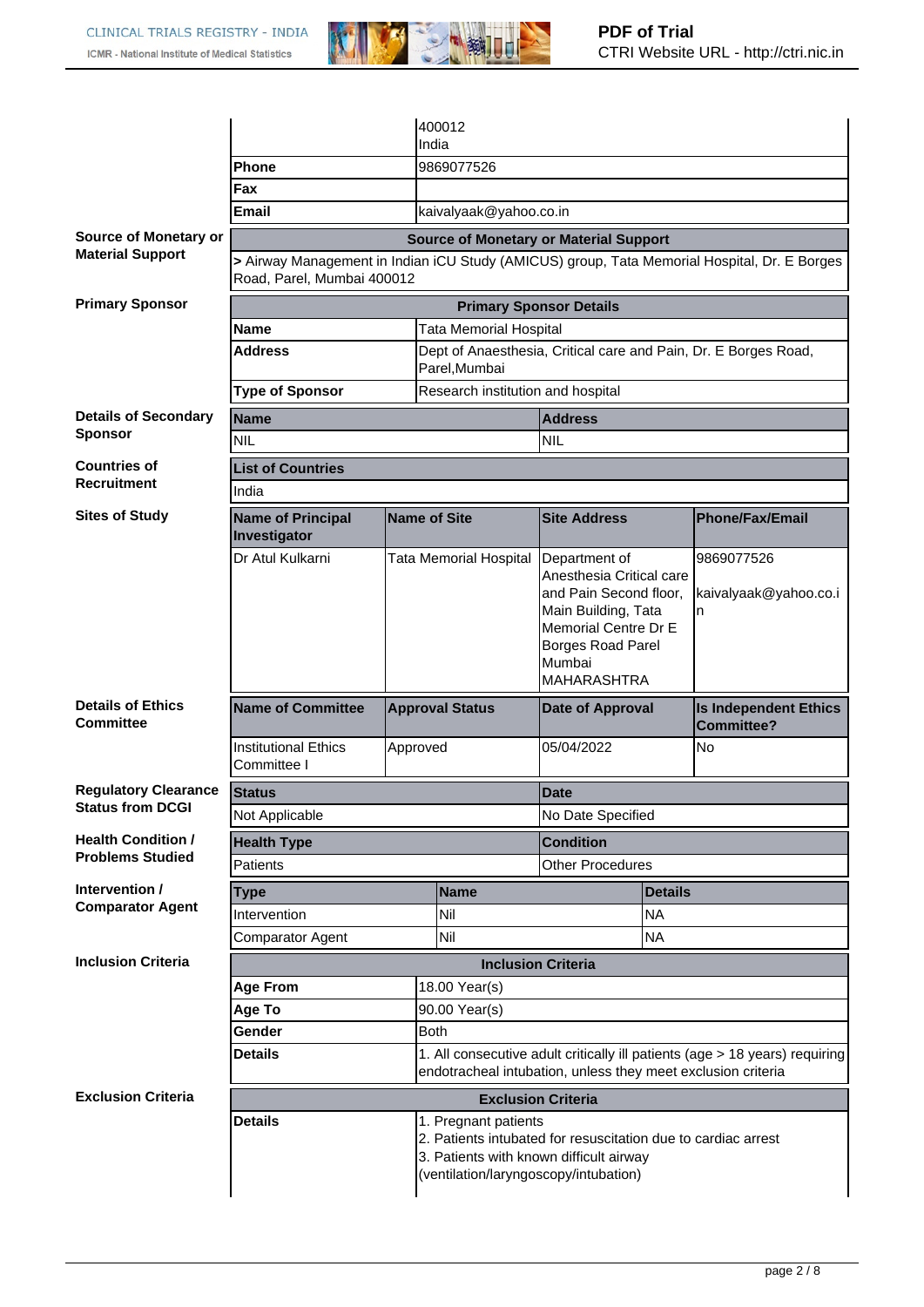

|                                                       |                                                                                                                                                                                                                                                                                                                                                                                                                                                                                                                                                                                                                                                                                                                                                                                                                                                                                                                                                                                                                                                                      |                             | 4. Patients with anterior mediastinal mass<br>5. Patients with SVC syndrome                                                                                                            |  |  |
|-------------------------------------------------------|----------------------------------------------------------------------------------------------------------------------------------------------------------------------------------------------------------------------------------------------------------------------------------------------------------------------------------------------------------------------------------------------------------------------------------------------------------------------------------------------------------------------------------------------------------------------------------------------------------------------------------------------------------------------------------------------------------------------------------------------------------------------------------------------------------------------------------------------------------------------------------------------------------------------------------------------------------------------------------------------------------------------------------------------------------------------|-----------------------------|----------------------------------------------------------------------------------------------------------------------------------------------------------------------------------------|--|--|
| <b>Method of Generating</b><br><b>Random Sequence</b> | Not Applicable                                                                                                                                                                                                                                                                                                                                                                                                                                                                                                                                                                                                                                                                                                                                                                                                                                                                                                                                                                                                                                                       |                             |                                                                                                                                                                                        |  |  |
| Method of<br><b>Concealment</b>                       | Not Applicable                                                                                                                                                                                                                                                                                                                                                                                                                                                                                                                                                                                                                                                                                                                                                                                                                                                                                                                                                                                                                                                       |                             |                                                                                                                                                                                        |  |  |
| <b>Blinding/Masking</b>                               | Not Applicable                                                                                                                                                                                                                                                                                                                                                                                                                                                                                                                                                                                                                                                                                                                                                                                                                                                                                                                                                                                                                                                       |                             |                                                                                                                                                                                        |  |  |
| <b>Primary Outcome</b>                                | Outcome                                                                                                                                                                                                                                                                                                                                                                                                                                                                                                                                                                                                                                                                                                                                                                                                                                                                                                                                                                                                                                                              |                             | <b>Timepoints</b>                                                                                                                                                                      |  |  |
|                                                       | Composite end point comprising of one of the<br>following, within 45 min of endotracheal<br>intubation:<br>a. Severe hypotension: Mean arterial pressure<br>65 mmHg recorded at least one time and/or<br>Systolic blood pressure 90 mmHg lasting 5 mins,<br>despite fluid loading and/or requiring introduction<br>or increase in dose of vasopressor),<br>b. Severe hypoxia (SpO2 80%), or<br>c. Cardiac arrest.                                                                                                                                                                                                                                                                                                                                                                                                                                                                                                                                                                                                                                                    | Within 45 min of intubation |                                                                                                                                                                                        |  |  |
| <b>Secondary Outcome</b>                              | <b>Outcome</b>                                                                                                                                                                                                                                                                                                                                                                                                                                                                                                                                                                                                                                                                                                                                                                                                                                                                                                                                                                                                                                                       |                             | <b>Timepoints</b>                                                                                                                                                                      |  |  |
|                                                       | 1. Airway assessment method<br>2. Experience of person performing intubation<br>3. Preoxygenation method<br>4. Drugs administered for intubation<br>5. Whether Rapid Sequence intubation or<br>Delayed Sequence Intubation<br>6. Cricoid pressure applied or not<br>7. Type of laryngoscope used<br>8. Whether external manipulation required for<br>intubation<br>9. Adjuncts used for achieving intubation<br>10. Number of attempts required for successful<br>intubation<br>11. Method of confirmation of successful<br>intubation<br>12. No. of attempts for successful intubation<br>13. Difficult intubation i.e., 2 attempts at<br>laryngoscopy;<br>14. Esophageal intubation;<br>15. Aspiration of gastric contents<br>16. Cardiac arrhythmias<br>17. Dangerous agitation<br>18. Dental injuries<br>19. Other injuries to lips and/or structures oral<br>cavity such as tonsillar pillars<br>20. Risk factors predicting complications of<br>tracheal intubation<br>21. ICU outcome at discharge or 28 days<br>22. Hospital outcome at discharge or 28 days |                             | 1. At 45 min of intubation<br>2. At 28 days                                                                                                                                            |  |  |
| <b>Target Sample Size</b>                             | Total Sample Size=3500<br>Sample Size from India=3500                                                                                                                                                                                                                                                                                                                                                                                                                                                                                                                                                                                                                                                                                                                                                                                                                                                                                                                                                                                                                |                             | Final Enrollment numbers achieved (Total)=Applicable only for Completed/Terminated trials<br>Final Enrollment numbers achieved (India)=Applicable only for Completed/Terminated trials |  |  |
| <b>Phase of Trial</b>                                 | N/A                                                                                                                                                                                                                                                                                                                                                                                                                                                                                                                                                                                                                                                                                                                                                                                                                                                                                                                                                                                                                                                                  |                             |                                                                                                                                                                                        |  |  |
|                                                       |                                                                                                                                                                                                                                                                                                                                                                                                                                                                                                                                                                                                                                                                                                                                                                                                                                                                                                                                                                                                                                                                      |                             |                                                                                                                                                                                        |  |  |
| Date of First<br><b>Enrollment (India)</b>            | 22/04/2022                                                                                                                                                                                                                                                                                                                                                                                                                                                                                                                                                                                                                                                                                                                                                                                                                                                                                                                                                                                                                                                           |                             |                                                                                                                                                                                        |  |  |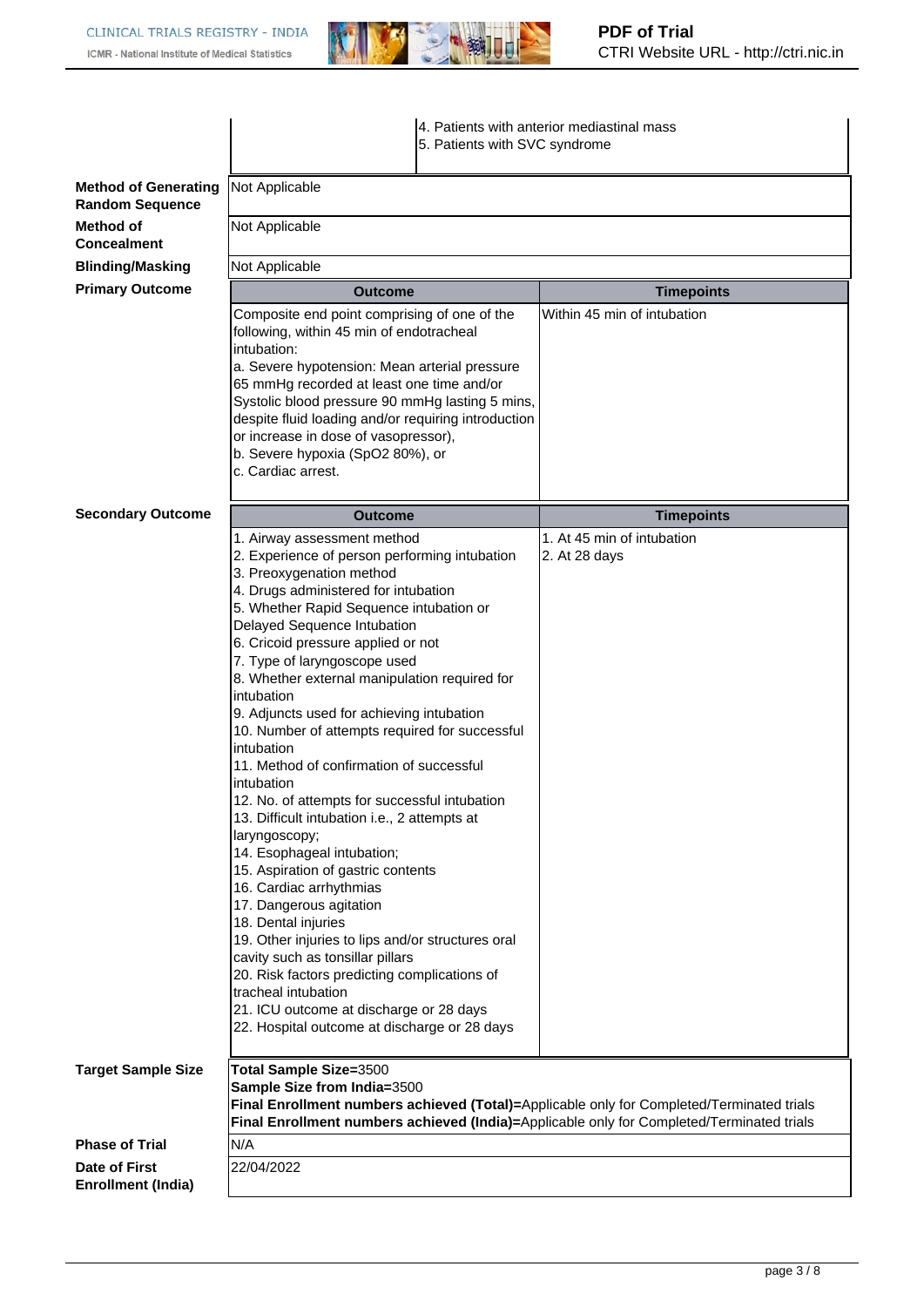**Introduction**



| Date of First<br><b>Enrollment (Global)</b>                       | No Date Specified  |
|-------------------------------------------------------------------|--------------------|
| <b>Estimated Duration of Years=1</b><br><b>Trial</b>              | Months=0<br>Days=0 |
| Recruitment Status of   Not Applicable<br><b>Trial (Global)</b>   |                    |
| <b>Recruitment Status of  Not Yet Recruiting</b><br>Trial (India) |                    |
| <b>Publication Details</b>                                        | lNil               |
| <b>Brief Summary</b>                                              |                    |

Intubation in critically ill patients is different from that performed in patients undergoing elective surgeries. Many factors contribute to these differences. Inexperienced non-anaesthetist personnel, without supervision, often carry out intubations in ICU. Not being in OT, capnography an essential tool, and the control of the control of the control of the control of the control of the control of the control of the control of the control of the control of the control of the control of the control of the control of th

difficult intubation equipment may also not be available. Giving appropriate position forintubation to the patient and accessing the head end may often be difficult.<sup>1</sup> The ICU patients may be at risk of aspiration of gastric content, due to having full stomach and effects of opiates. Apart from the usual chance of having anatomically difficult airway;critically ill patients have a physiologically difficult airway, manifesting as hypoxia, low blood pressure, metabolic acidosis, and right ventricular failure. $<sup>2</sup>$  This decreases their cardiorespiratory reserve and</sup> makes them vulnerable to likelihood of serious complications.

Complications are more common therefore, in non-OT locations such as ICU and Emergency Departments. Simpson et al reported that hypotension (22%) and hypoxia (20%) were the commonest complications during intubation in ICU. ${}^{3}$  The NAP4 auditfound that the incidence of airway complications was 3 fold higher in ICU and ED as compared to OT. More worrying were the outcomes of these patients, a large no. of whom either died (50%) or had permanent brain damage (25%). <sup>4,5</sup>A multicenter studydescribing immediate complications of tracheal intubation in the ICU found that majorcomplications occurred in 28% of patients.<sup>6</sup> A secondary analysis of this study published later revealed a nearly 30% incidence of severe cardiovascular collapse.<sup>7</sup>

A recent study found a much higher (45.2%) incidence of major complication in criticallyill patients undergoing tracheal intubation.<sup>8</sup>

There is scarce data from IndianICUs about intubation practices and immediate complications, barring a few single center studies. A study evaluating intubation bundlecompliance and complications found that major complications occurred in 47.5% patients.<sup>9</sup> Incidence of major complications during tracheal intubation in pediatric population was found to be  $31\%$ .<sup>10</sup> We therefore the decided to to conduct this multicenter prospective study with the aim to describe intubation practices and immediate complications of tracheal intubation.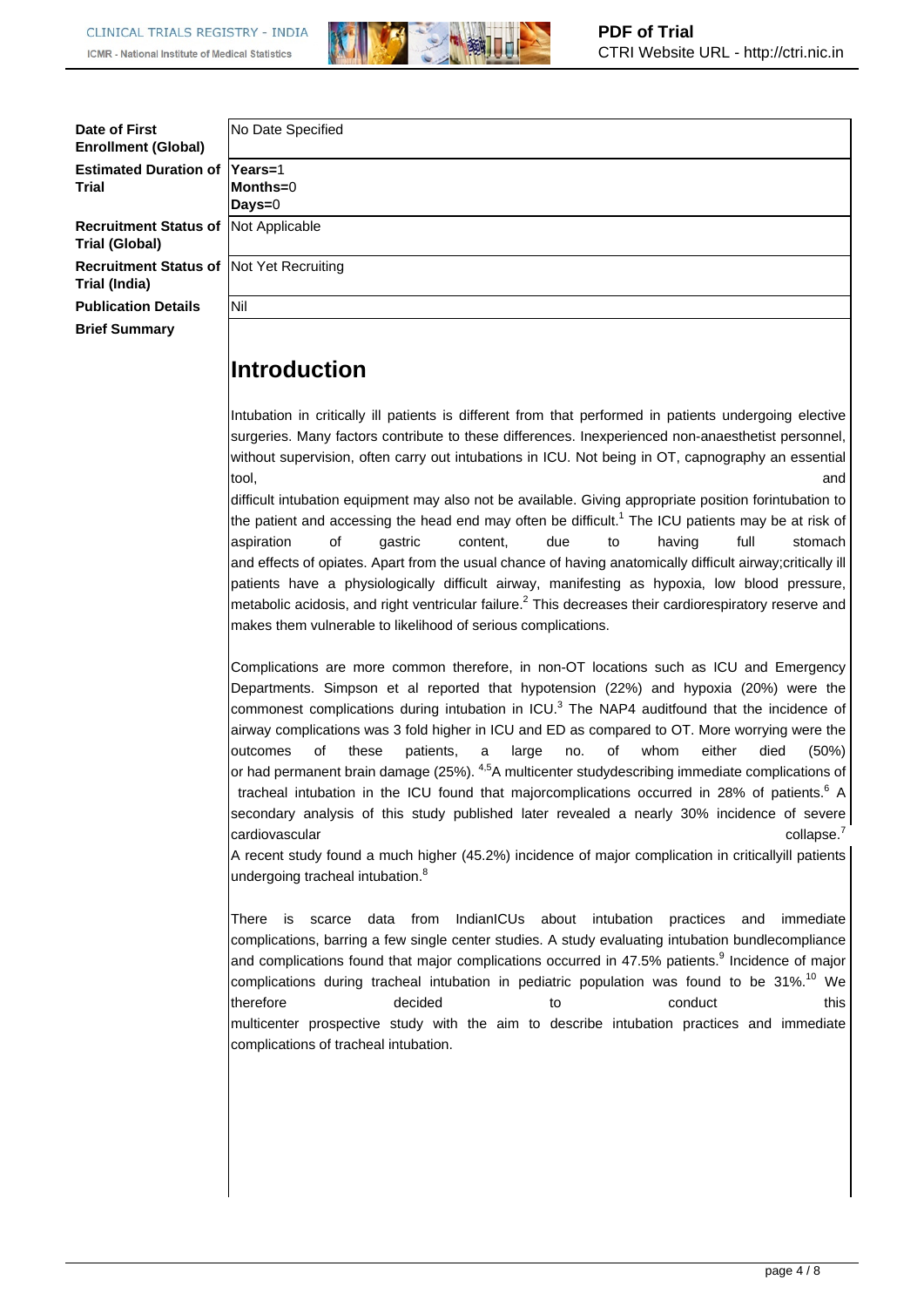

Outcomes:

- 1. Primary outcome: Composite end point comprising of one of the following, within 45 min of endotracheal intubation:
- a. Severe hypotension: Mean arterial pressure < 65 mmHg recorded at least one time and/or < Systolic blood pressure < 90 mmHg lasting > 5 mins, despite fluid loading and/or requiring introduction or increase in dose of vasopressor),
	- b. Severe hypoxia  $(SpO<sub>2</sub> < 80%)$ , or
	- c. Cardiac arrest.

Secondary outcomes:

- 1. Airway assessment method
- 2. Experience of person performing intubation
- 3. Preoxygenation method
- 4. Drugs administered for intubation
- **Sedatives**
- **Hypnotics**
- **Analgesics**
- Muscle relaxant
- 5. Whether Rapid Sequence intubation or Delayed Sequence Intubation
- 6. Cricoid pressure applied or not
- 7. Type of laryngoscope used
- 8. Whether external manipulation required for intubation
- 9. Adjuncts used for achieving intubation
- 10. Number of attempts required for successful intubation
- 11. Method of confirmation of successful intubation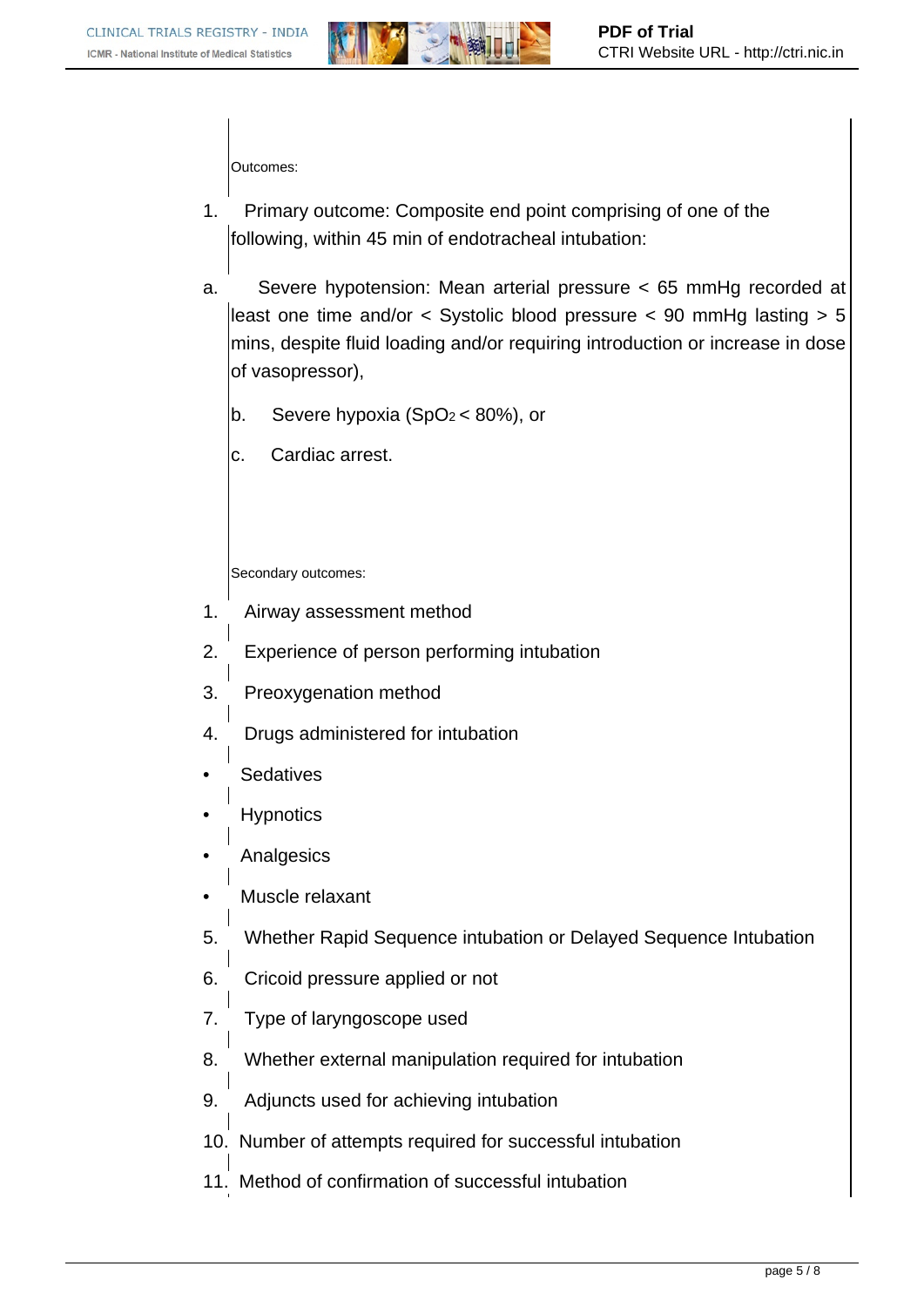- 12. No. of attempts for successful intubation
- 13. Difficult intubation i.e., >2 attempts at laryngoscopy;
- 14. Esophageal intubation;
- 15. Aspiration of gastric contents (visible gastric contents in airways during intubation or in endotracheal tube suctioning post intubation)
- 16. Cardiac arrhythmias (except for ventricular fibrillation, ventricular tachycardia, and asystole)
	- 17. Dangerous agitation (Richmond Agitation Sedation Scale, RASS > 3)
	- 18. Dental injuries.

19. Other injuries to lips and/or structures oral cavity such as tonsillar pillars

- 20. Risk factors predicting complications of tracheal intubation
- 21. ICU outcome at discharge or 28 days (whichever is earlier)
- 22. Hospital outcome at discharge or 28 days (whichever is earlier)

**Sample size calculation:** We will collect data of consecutive intubations carried out in each ICU, after IEC approval, at least 3500 patients (or for a period of 4 months) Assuming an incidence of 48-50% overall complications (with a precision of 5%), this should give  $>80\%$  power to the study.<sup>9</sup>

#### **Statistical analysis**

For descriptive analysis, categorical variables will be presented as counts and percentages. Continuous variables will be reported as mean and standard deviation if normally distributed (using Kolmogorov–Smirnov test) or as median and interquartile range (IQR) if non-normally distributed. For normally distributed data, we will use student T-test. Kruskal Wallis test will be used for reporting non-normal distributed data such as medians and IQRs. Categorical variables will be analysed using Pearson'schi2 test or Fisher exact test where appropriate. We will carry out a univariate analysisfor identifying variables associated with the composite end point, i.e. major complications of intubation, and the variables found to be significant will be entered into multivariable logistic regression analysis to identify independent. predictors of major complications of intubation. A two-sided p-value < 0.05 will be considered as being statistically significant.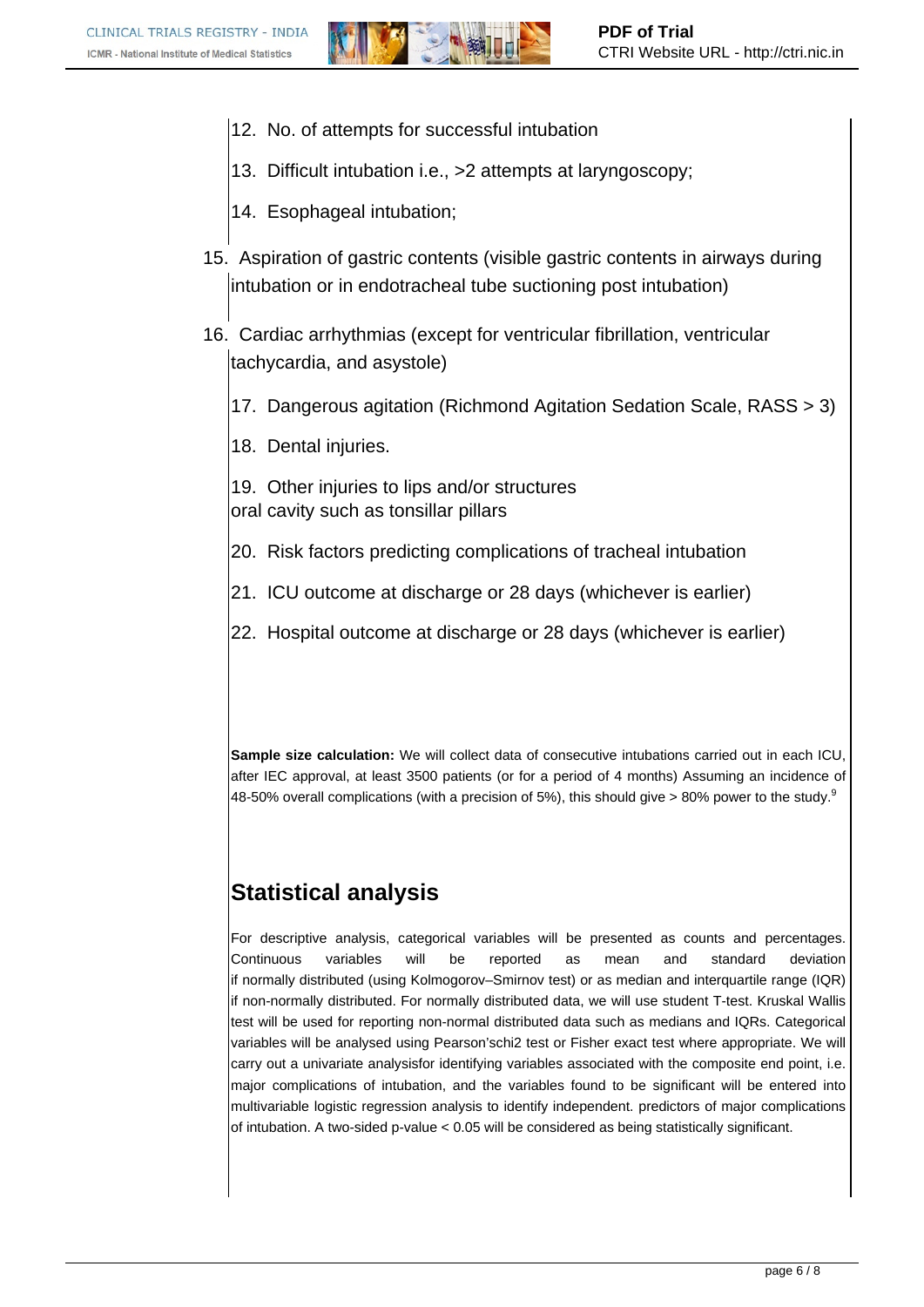

### **Inclusion criteria:**

1. All consecutive adult critically ill patients (age > 18 years) requiring endotracheal intubation, unless they meet exclusion criteria.

### **Exclusion criteria:**

- 1. Pregnant patients
- 2. Patients intubated for resuscitation due to cardiac arrest

3. Patients with known difficult airway (ventilation/laryngoscopy/intubation)

- 4. Patients with anterior mediastinal mass
- 5. Patients with SVC syndrome

# **Methods**

All consecutive adult patients (>18 years) requiring tracheal intubation in all participating centers will be included in the study. The Nurse Patient Ratio and the Residents in each shift will be noted by the investigator present on duty and this will beverified from the duty roster. Presence of Doctor/Nurse at the during the event will benoted in the CRF.

The following data will be collected by the investigators and filled in the using web-based Case Record Form.

## **Variables**

The data for following variables will be collected:

- 1. Age
- 2. Sex
- 3. Weight
- 4. Height